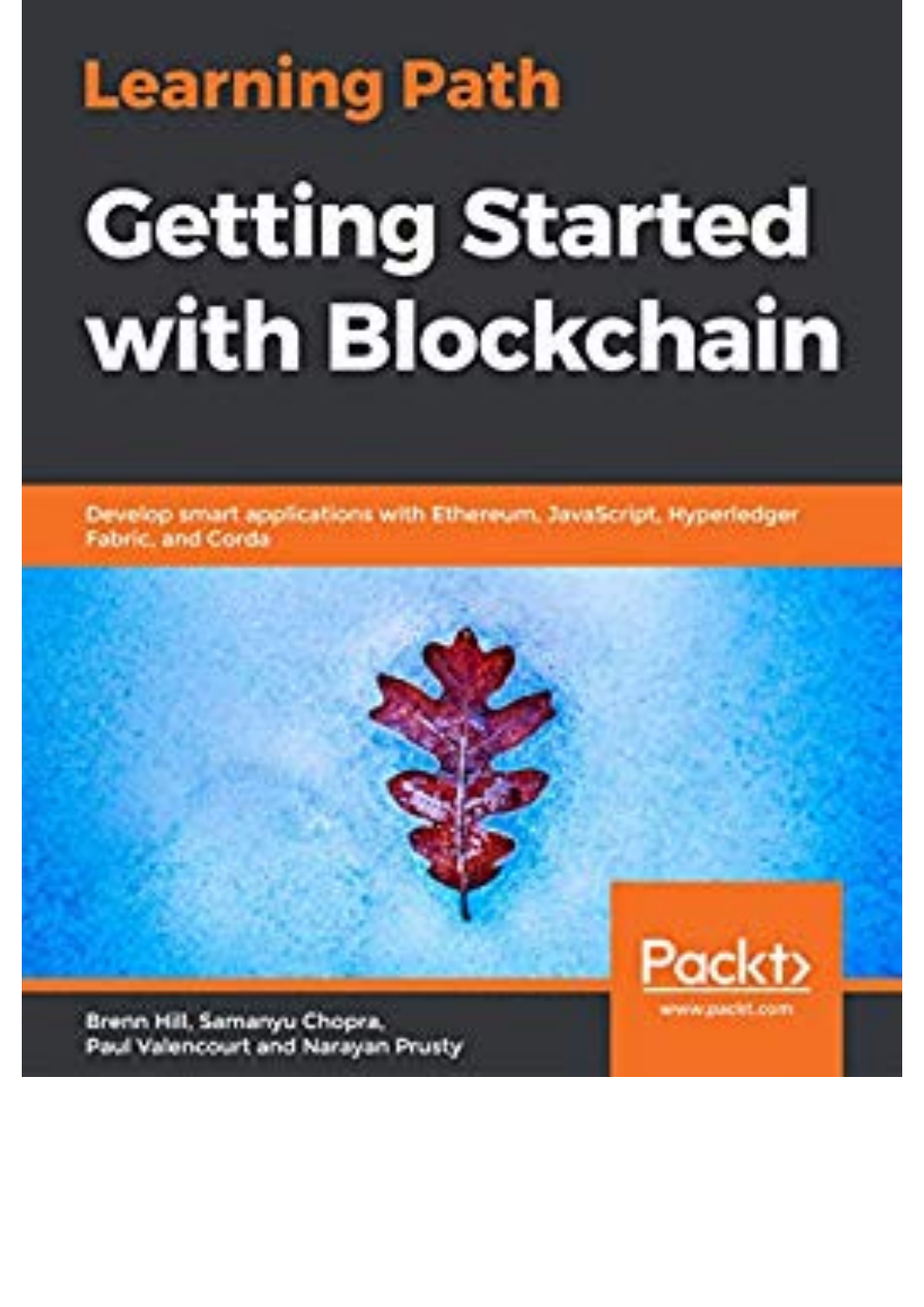*Hill, Brenn and*

**Learning Path - Getting Started with Blockchain : Develop smart applications with Ethereum, JavaScript, Hyperledger Fabric, and Corda**

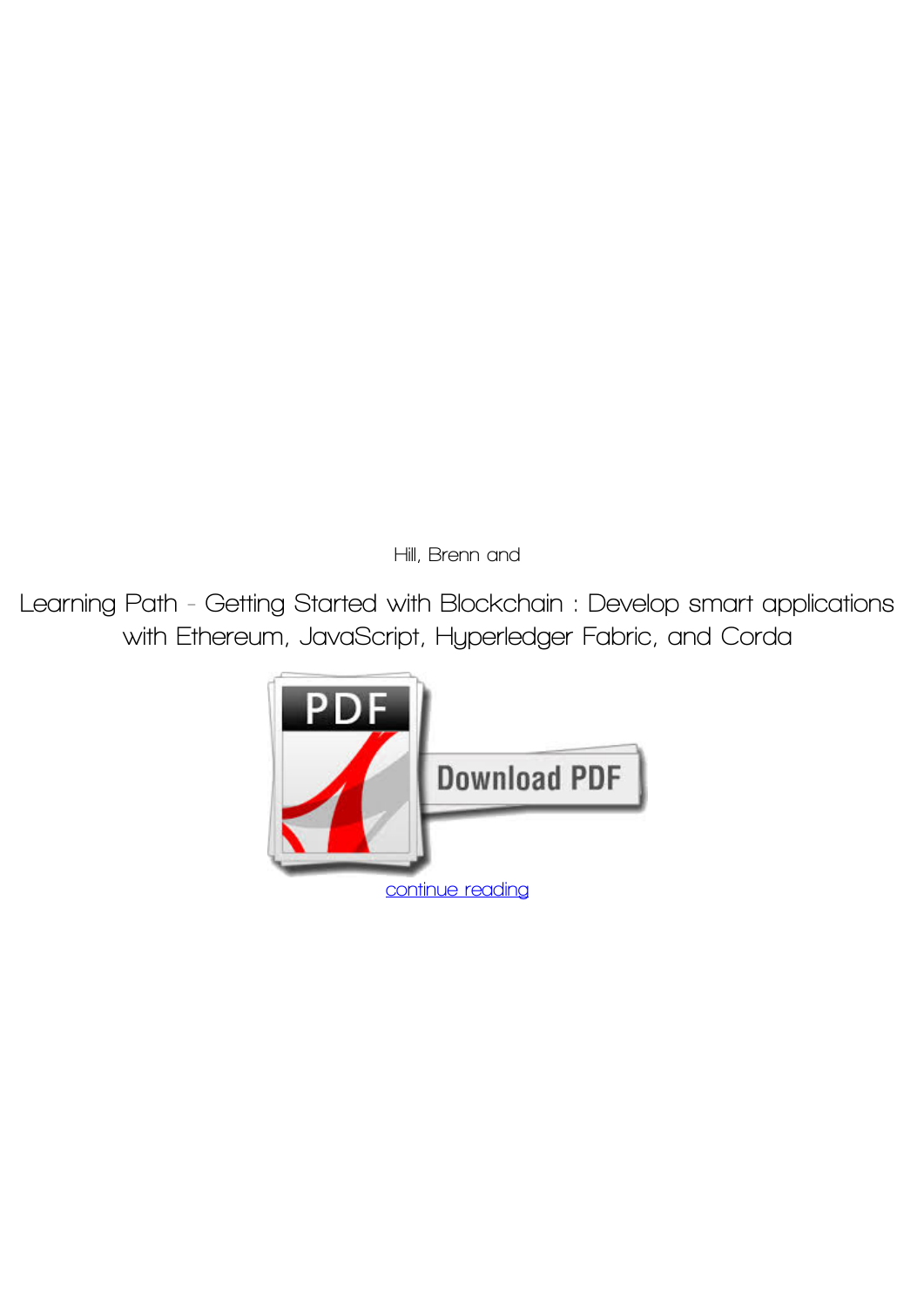**Build real-world projects such as a intelligent contract deployment platform, betting apps, wallet services, and much more using blockchainKey FeaturesApply blockchain principles and features to make your life and business betterUnderstand Ethereum for smart contracts and DApp deploymentTackle current and future challenges and problems relating to blockchainBook DescriptionBlockchain applications provide a single-shared ledger to remove trust issues involving multiple stakeholders. It is the main technical development of Bitcoin, where it serves as the general public ledger for Bitcoin transactions.Getting Started with Blockchain takes you through the electrifying globe of blockchain technology.By the end of this Learning Path, you will be able to build efficient decentralized applications.This Learning Path includes content from the following Packt products:Blockchain Quick Reference by Brenn Hill, Samanyu Chopra, Paul ValencourtBuilding Blockchain Projects by Narayan PrustyWhat you will learnUnderstand how various the different parts of the blockchain architecture workGet acquainted with cryptography and the mechanics behind blockchainApply consensus protocol to determine the business sustainabilityUnderstand what ICOs and crypto-mining are, and how they workCreate cryptocurrency wallets and coins for transaction mechanismsBuild DApps using Solidity and Web3.Getting started off with Blockchain also explains why you must specifically use Solidity meant for Ethereum-based projects and lets you explore different blockchains with easy-to-follow examples. You will learn a wide range of concepts you start with cryptography in cryptocurrencies and including ether security, mining, and smart contracts. It is also created for those who wish to polish their existing knowledge regarding the various pillars of the blockchain ecosystem. It starts with the basic style of a blockchain and elaborates concepts, such as Initial Coin Offerings (ICOs), tokens, smart contracts, and additional related terminologies. You'll then explore the the different parts of Ethereum, such as for example Ether tokens, transactions, and smart agreements you need to build simple DApps.jsCreate your have Ethereum walletsExplore the consortium blockchain Exactly who This Book Is ForGetting Started with Blockchain can be for you if you want to get to grips with the blockchain technology and develop your own personal distributed applications. You will learn how to use web sockets and different API services for Ethereum. Prior contact with an object-oriented program writing language such as JavaScript is necessary.**